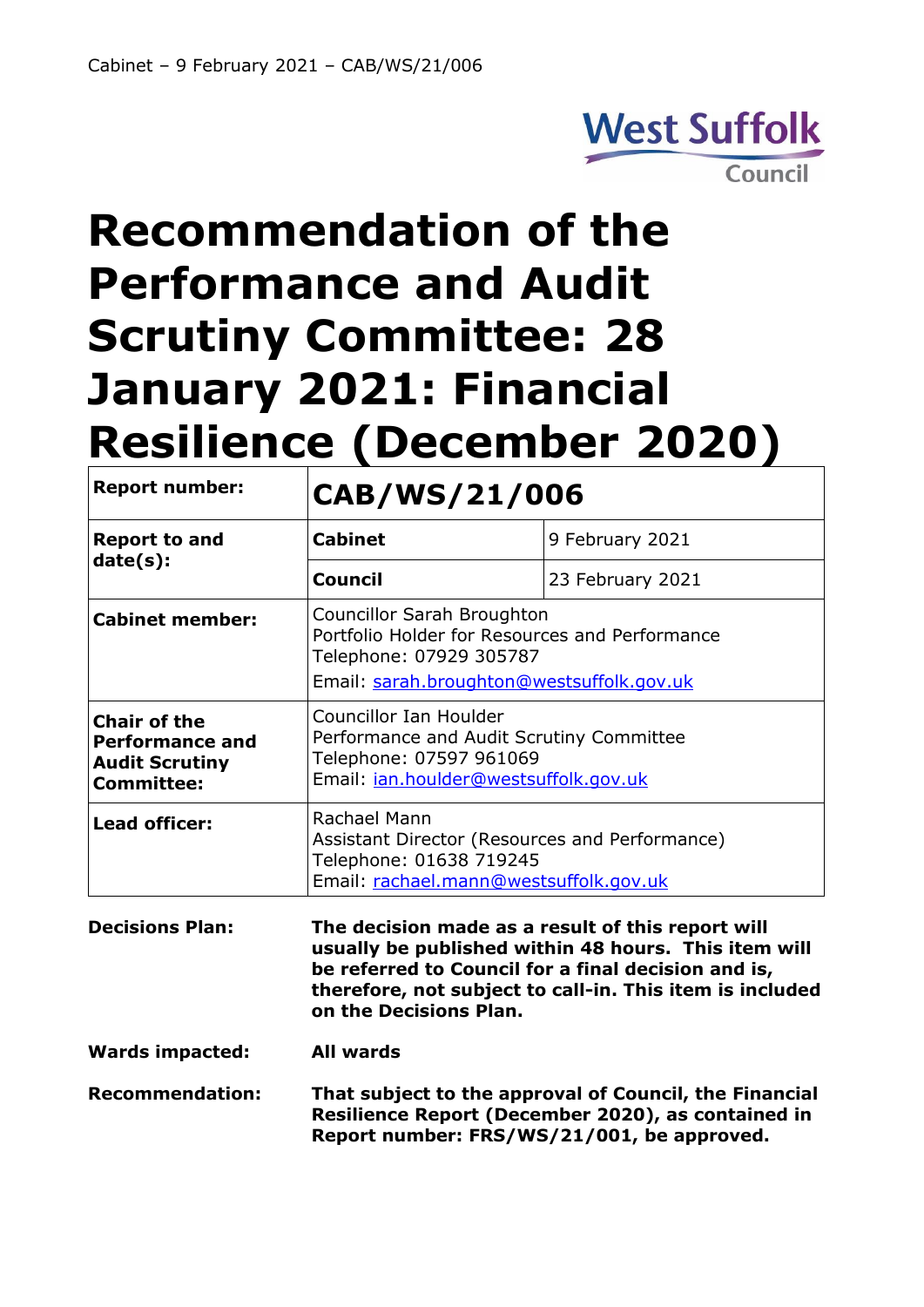#### **1. Context to this report**

#### 1.1 **Investment Activity 1 April to 31 December 2020**

Following the Financial Resilience Sub-Committee's consideration of Report number: FRS/WS/21/001 on 18 January 2021, the Service Manager (Resources and Performance) verbally report on the Sub-Committee's consideration of the report.

- 1.2 The total amount invested at 1 April 2020 was £29,900,000 and at 31 December 2020 £38,900,000.
- 1.3 The 2020 to 2021 Annual Treasury Management and Investment Strategy sets out the Council's projections for the current financial year. The budget for investment income in 2020 to 2021 was £142,141 which is based on a 0.65 percent target interest rate of return on investments.
- 1.4 As at the end of December 2020, interest earned during the third quarter of the financial year amounted to  $E$ 73,250.00 against a profiled budget for the period of £106,605; a budgetary deficit of £33,355. The budgetary deficit relates to continued low interest rates as a result of the COVID-19 pandemic which started in mid-March 2020.
- 1.5 The report also included a summary of the borrowing and capital costs affordability; borrowing and income – proportionality; borrowing and asset yields; borrowing and temporary loans and other market considerations.
- 1.6 As at the end of December 2020 a total of £16.8 million had been borrowed internally to fund agreed business case investments from available cash balances. This had meant the Council had not had any additional external borrowing over the long-term £4 million loan.
- 1.7 The Sub-Committee scrutinised the investment activity for 1 April 2020 to 31 December 2020, and asked questions to which responses were provided. In particular, the Sub-Committee discussed negative interest rates; whether the council had start-up plans for any new tenants for industrial or rental units; and what provision was in place for debt collection relating to industrial and retail units.
- 1.8 The Performance and Audit Scrutiny Committee on 28 January 2021 considered the report and did not raise any issues to be brought to the Cabinet's attention.
- 1.9 The Performance and Audit Scrutiny Committee has put forward a recommendation as set out on page one of this report.